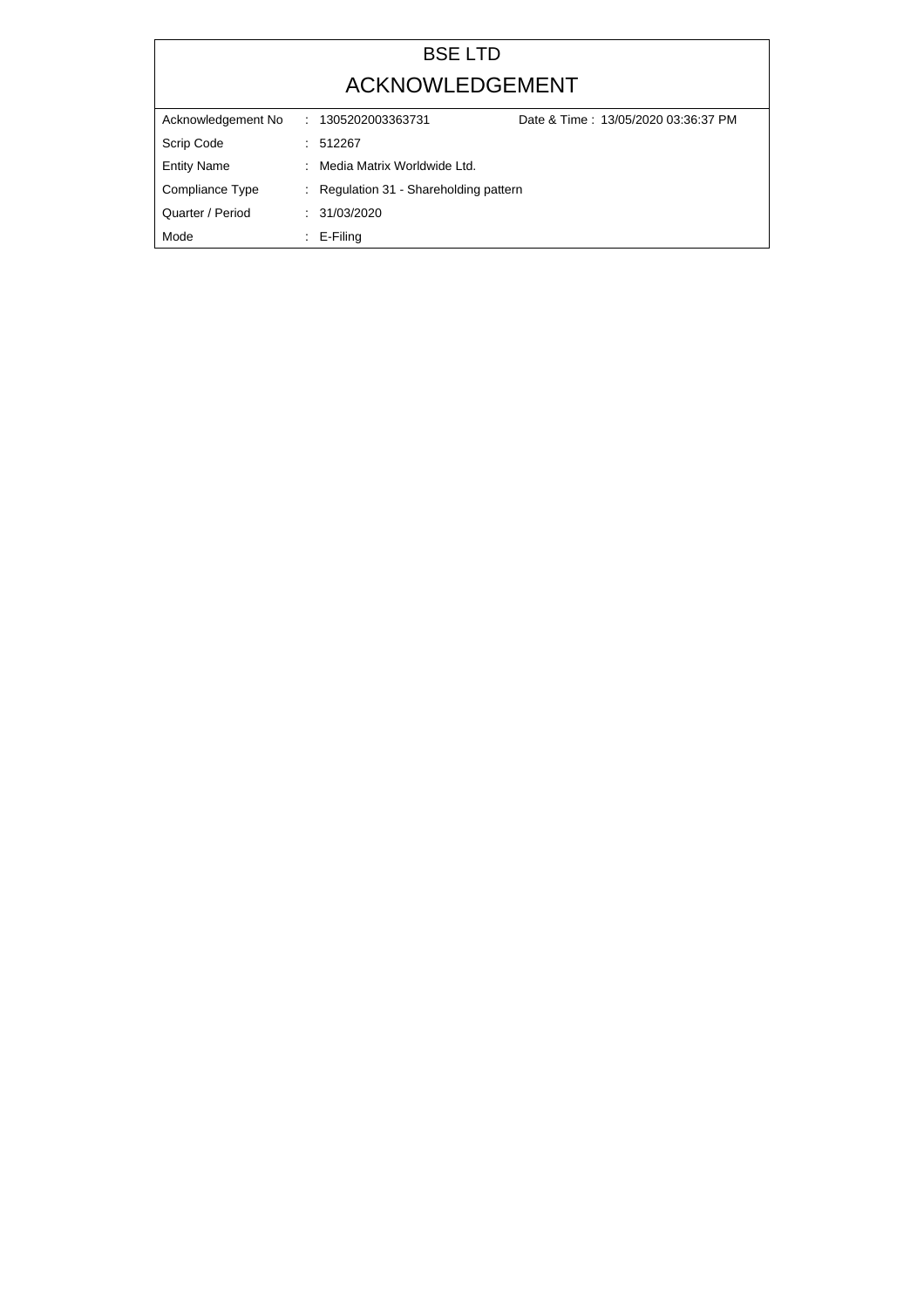| General information about company                                                          |                             |  |  |  |  |  |
|--------------------------------------------------------------------------------------------|-----------------------------|--|--|--|--|--|
| Scrip code                                                                                 | 512267                      |  |  |  |  |  |
| NSE Symbol                                                                                 | Not Applicable              |  |  |  |  |  |
| MSEI Symbol                                                                                | Not Applicable              |  |  |  |  |  |
| <b>ISIN</b>                                                                                | INE200D01020                |  |  |  |  |  |
| Name of the company                                                                        | Media Matrix Worldwide Ltd. |  |  |  |  |  |
| Whether company is SME                                                                     | N <sub>0</sub>              |  |  |  |  |  |
| Class of Security                                                                          | <b>Equity Shares</b>        |  |  |  |  |  |
| Type of report                                                                             | Quarterly                   |  |  |  |  |  |
| Quarter Ended / Half year ended/Date of Report (For Prelisting / Allotment)                | 31-03-2020                  |  |  |  |  |  |
| Date of allotment / extinguishment (in case Capital Restructuring selected) / Listing Date |                             |  |  |  |  |  |
| Shareholding pattern filed under<br>Regulation $31(1)(b)$                                  |                             |  |  |  |  |  |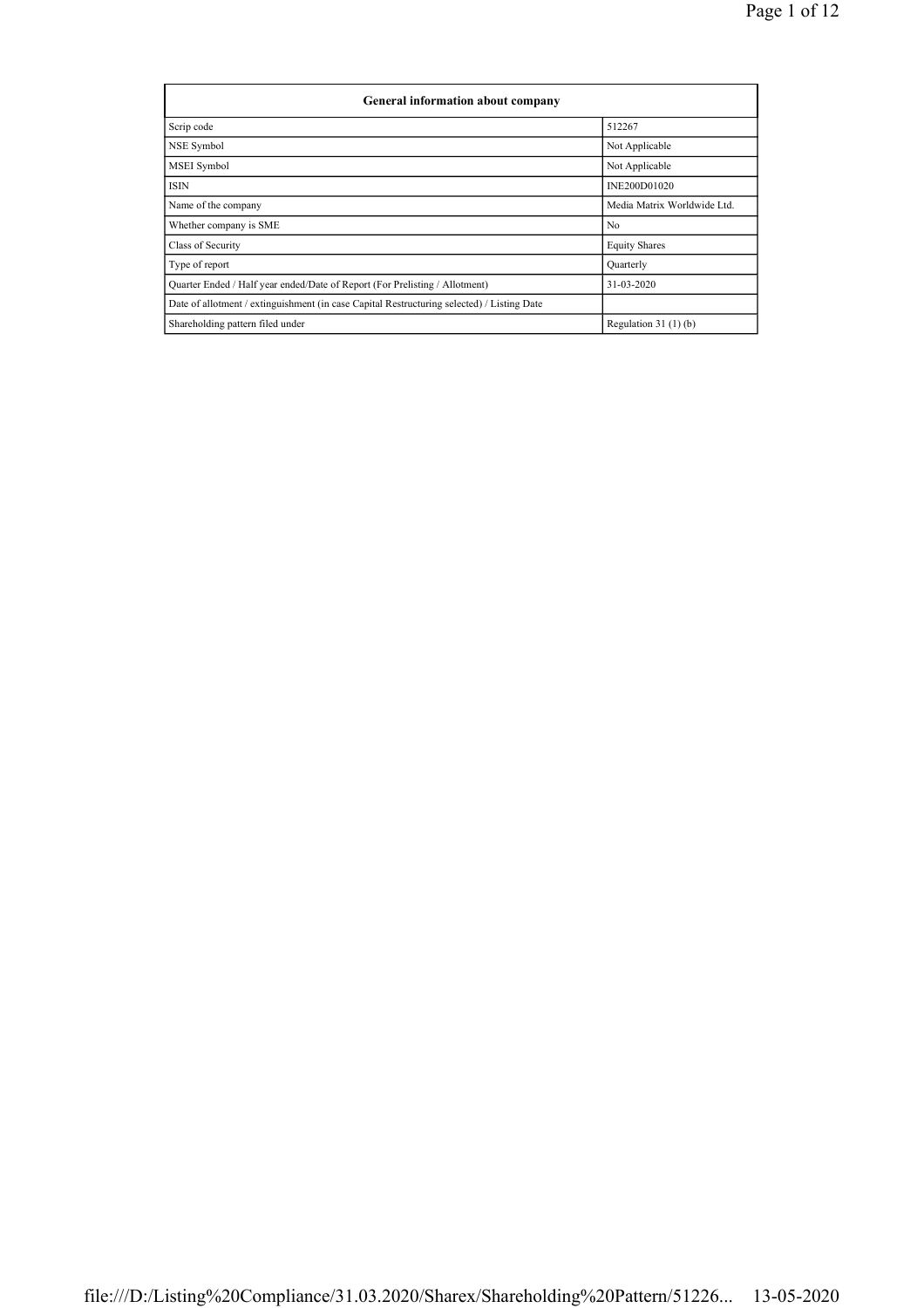|           | <b>Declaration</b>                                                                        |                |                                |                       |                            |  |  |  |
|-----------|-------------------------------------------------------------------------------------------|----------------|--------------------------------|-----------------------|----------------------------|--|--|--|
| Sr<br>No. | Particular                                                                                | Yes/No         | Promoter and<br>Promoter Group | Public<br>shareholder | Non Promoter-Non<br>Public |  |  |  |
| 1         | Whether the Listed Entity has issued any partly paid up<br>shares?                        | N <sub>0</sub> | N <sub>0</sub>                 | N <sub>0</sub>        | N <sub>0</sub>             |  |  |  |
| 2         | Whether the Listed Entity has issued any Convertible<br>Securities?                       | N <sub>0</sub> | N <sub>0</sub>                 | N <sub>0</sub>        | N <sub>0</sub>             |  |  |  |
| 3         | Whether the Listed Entity has issued any Warrants?                                        | N <sub>0</sub> | N <sub>0</sub>                 | N <sub>0</sub>        | N <sub>0</sub>             |  |  |  |
| 4         | Whether the Listed Entity has any shares against which<br>depository receipts are issued? | N <sub>0</sub> | N <sub>0</sub>                 | N <sub>0</sub>        | N <sub>0</sub>             |  |  |  |
| 5         | Whether the Listed Entity has any shares in locked-in?                                    | N <sub>0</sub> | N <sub>0</sub>                 | N <sub>0</sub>        | N <sub>0</sub>             |  |  |  |
| 6         | Whether any shares held by promoters are pledge or<br>otherwise encumbered?               | Yes            | Yes                            |                       |                            |  |  |  |
|           | Whether company has equity shares with differential<br>voting rights?                     | N <sub>0</sub> | N <sub>0</sub>                 | N <sub>0</sub>        | N <sub>0</sub>             |  |  |  |
| 8         | Whether the listed entity has any significant beneficial<br>owner?                        | Yes            |                                |                       |                            |  |  |  |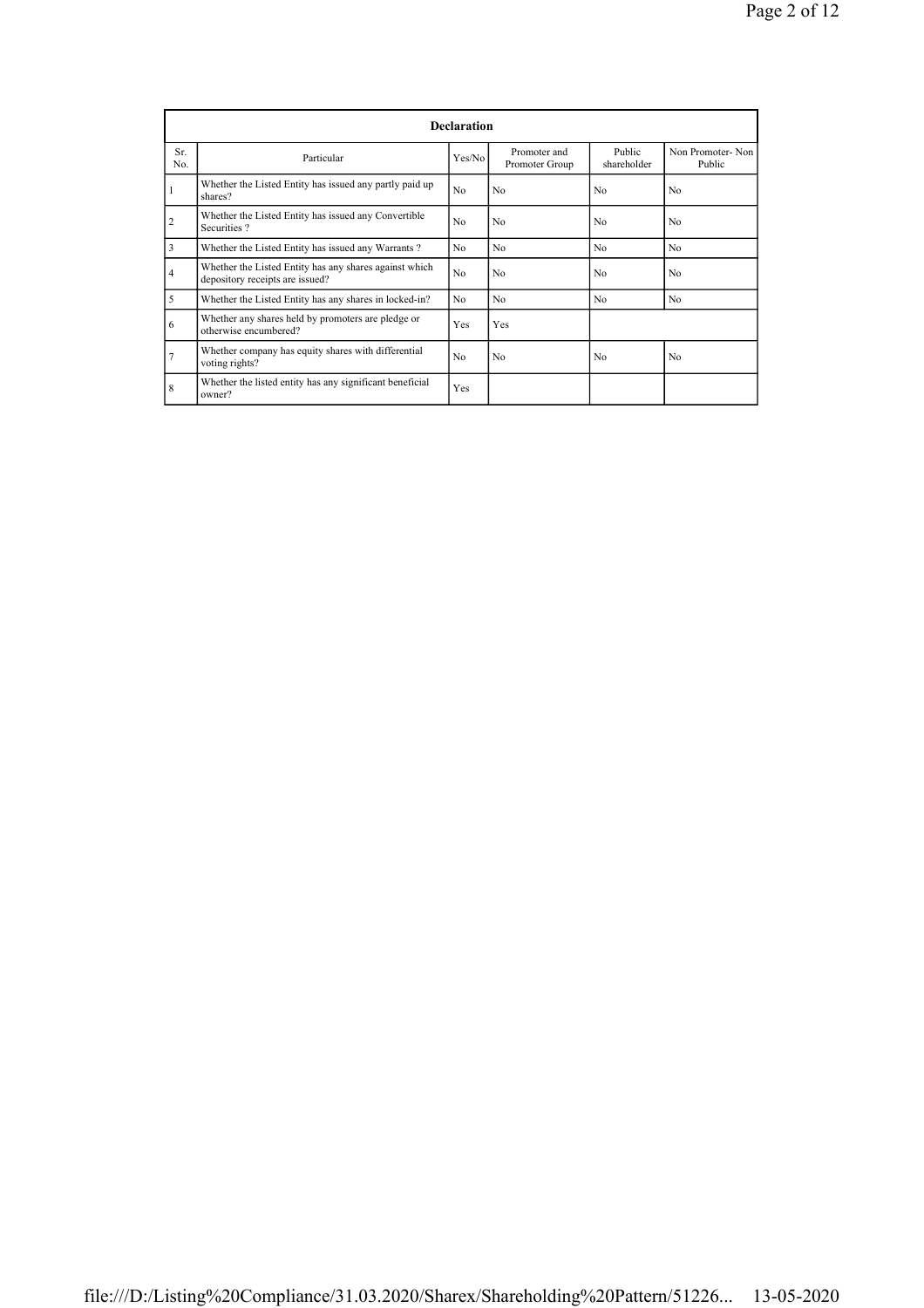|                 | <b>Table I - Summary Statement holding of specified securities</b> |                                                   |                                  |                                                  |                          |                                                       |                                                                  |                           |  |            |          |  |  |
|-----------------|--------------------------------------------------------------------|---------------------------------------------------|----------------------------------|--------------------------------------------------|--------------------------|-------------------------------------------------------|------------------------------------------------------------------|---------------------------|--|------------|----------|--|--|
| Category        |                                                                    |                                                   | No.<br>Of<br>Partly              | No. Of<br>shares                                 | Total nos                | Shareholding<br>as $a\%$ of<br>total no. of<br>shares | Number of Voting Rights held in each class<br>of securities (IX) |                           |  |            |          |  |  |
| Category<br>(1) | $\alpha$ f<br>shareholder                                          | Nos Of<br>shareholders<br>(III)                   | paid up<br>equity<br>shares held | paid-<br>up<br>equity                            | underlying<br>Depository | shares held<br>$(VII) = (IV)$                         | <i>(calculated</i><br>as per                                     | No of Voting (XIV) Rights |  |            | Total as |  |  |
|                 | (II)                                                               | Receipts<br>(IV)<br>shares<br>(VI)<br>held<br>(V) | $+(V)+(VI)$                      | SCRR.<br>1957) (VIII)<br>As a % of<br>$(A+B+C2)$ | Class eg: X              | Class<br>eg:y                                         | Total                                                            | $a\%$ of<br>$(A+B+C)$     |  |            |          |  |  |
| (A)             | Promoter<br>&<br>Promoter<br>Group                                 | $\overline{\mathbf{3}}$                           | 687759918                        |                                                  |                          | 687759918                                             | 60 72                                                            | 687759918                 |  | 687759918  | 60 72    |  |  |
| (B)             | Public                                                             | 2797                                              | 444982301                        |                                                  |                          | 444982301                                             | 39.28                                                            | 444982301                 |  | 444982301  | 39.28    |  |  |
| (C)             | Non<br>Promoter-<br>Non Public                                     |                                                   |                                  |                                                  |                          |                                                       |                                                                  |                           |  |            |          |  |  |
| (C1)            | Shares<br>underlying<br><b>DRs</b>                                 |                                                   |                                  |                                                  |                          |                                                       |                                                                  |                           |  |            |          |  |  |
| (C2)            | Shares held<br>by<br>Employee<br>Trusts                            |                                                   |                                  |                                                  |                          |                                                       |                                                                  |                           |  |            |          |  |  |
|                 | Total                                                              | 2800                                              | 1132742219                       |                                                  |                          | 1132742219                                            | 100                                                              | 1132742219                |  | 1132742219 | 100      |  |  |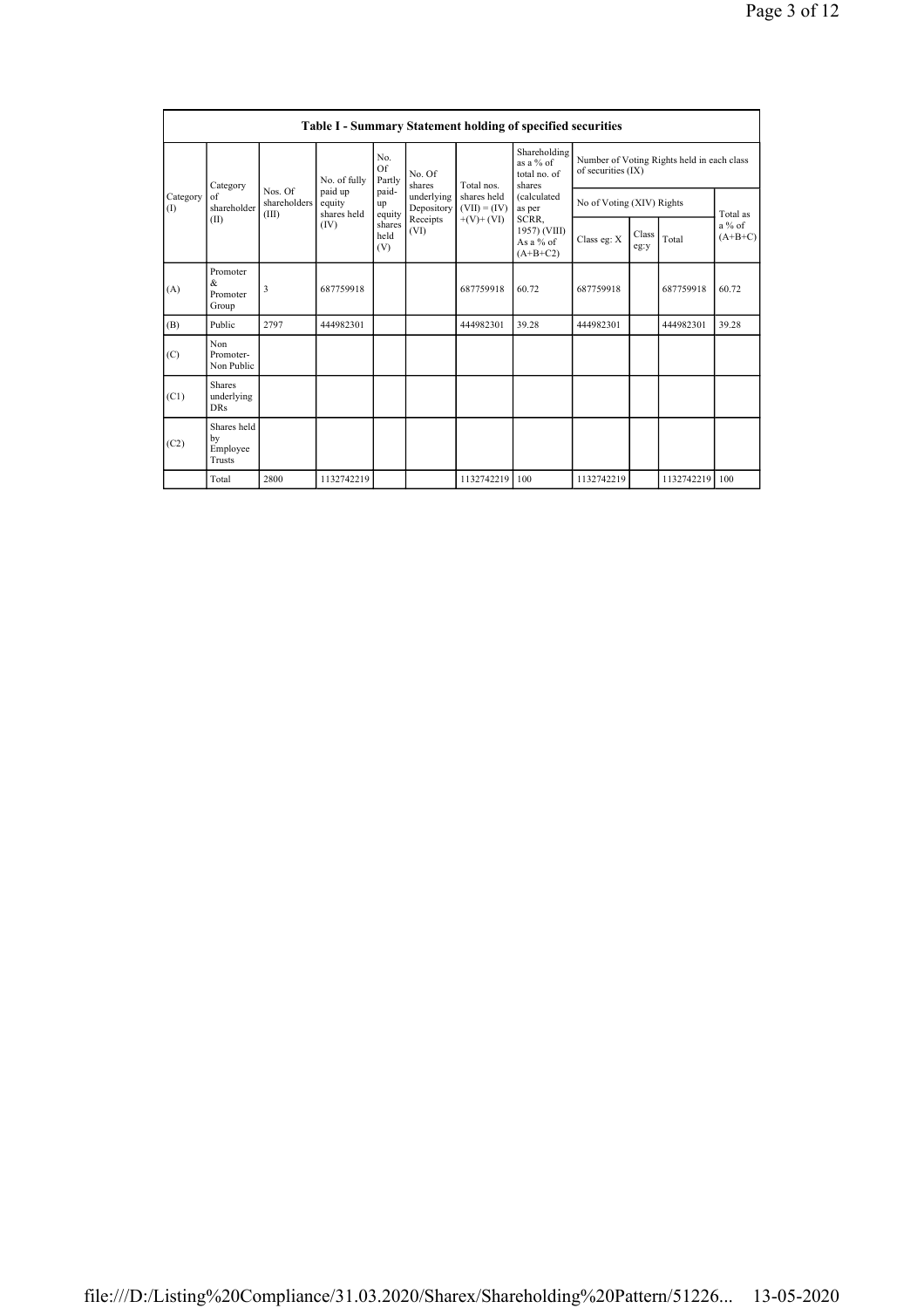|                 | <b>Table I - Summary Statement holding of specified securities</b> |                                                               |                                                  |                                                                                                                                                                                  |                                                                       |                                                         |           |                                                                  |                                           |                            |  |
|-----------------|--------------------------------------------------------------------|---------------------------------------------------------------|--------------------------------------------------|----------------------------------------------------------------------------------------------------------------------------------------------------------------------------------|-----------------------------------------------------------------------|---------------------------------------------------------|-----------|------------------------------------------------------------------|-------------------------------------------|----------------------------|--|
|                 | Category of                                                        | No. Of<br><b>Shares</b>                                       | No. of<br><b>Shares</b>                          | No. Of<br>Shares<br>Underlying<br>Outstanding                                                                                                                                    | Shareholding,<br>as a % assuming<br>full conversion<br>of convertible | Number of<br>Locked in<br>shares (XII)                  |           | Number of Shares<br>pledged or<br>otherwise<br>encumbered (XIII) |                                           | Number of<br>equity shares |  |
| Category<br>(I) | shareholder<br>(II)                                                | Underlying<br>Outstanding<br>convertible<br>securities<br>(X) | Underlying<br>Outstanding<br>Warrants<br>$(X_i)$ | securities (as a<br>convertible<br>percentage of<br>securities<br>diluted share<br>and No. Of<br>capital) $(XI)$ =<br>Warrants<br>$(VII)+(X)$ As a<br>(Xi)(a)<br>% of $(A+B+C2)$ | No.<br>(a)                                                            | As a<br>$%$ of<br>total<br><b>Shares</b><br>held<br>(b) | No. $(a)$ | As a %<br>of total<br>Shares<br>held<br>(b)                      | held in<br>dematerialized<br>form $(XIV)$ |                            |  |
| (A)             | Promoter &<br>Promoter<br>Group                                    |                                                               |                                                  |                                                                                                                                                                                  | 60.72                                                                 |                                                         |           | 32671700                                                         | 4.75                                      | 687759918                  |  |
| (B)             | Public                                                             |                                                               |                                                  |                                                                                                                                                                                  | 39.28                                                                 |                                                         |           |                                                                  |                                           | 444981894                  |  |
| (C)             | Non<br>Promoter-<br>Non Public                                     |                                                               |                                                  |                                                                                                                                                                                  |                                                                       |                                                         |           |                                                                  |                                           |                            |  |
| (C1)            | <b>Shares</b><br>underlying<br><b>DRs</b>                          |                                                               |                                                  |                                                                                                                                                                                  |                                                                       |                                                         |           |                                                                  |                                           |                            |  |
| (C2)            | Shares held<br>by<br>Employee<br>Trusts                            |                                                               |                                                  |                                                                                                                                                                                  |                                                                       |                                                         |           |                                                                  |                                           |                            |  |
|                 | Total                                                              |                                                               |                                                  |                                                                                                                                                                                  | 100                                                                   |                                                         |           | 32671700                                                         | 2.88                                      | 1132741812                 |  |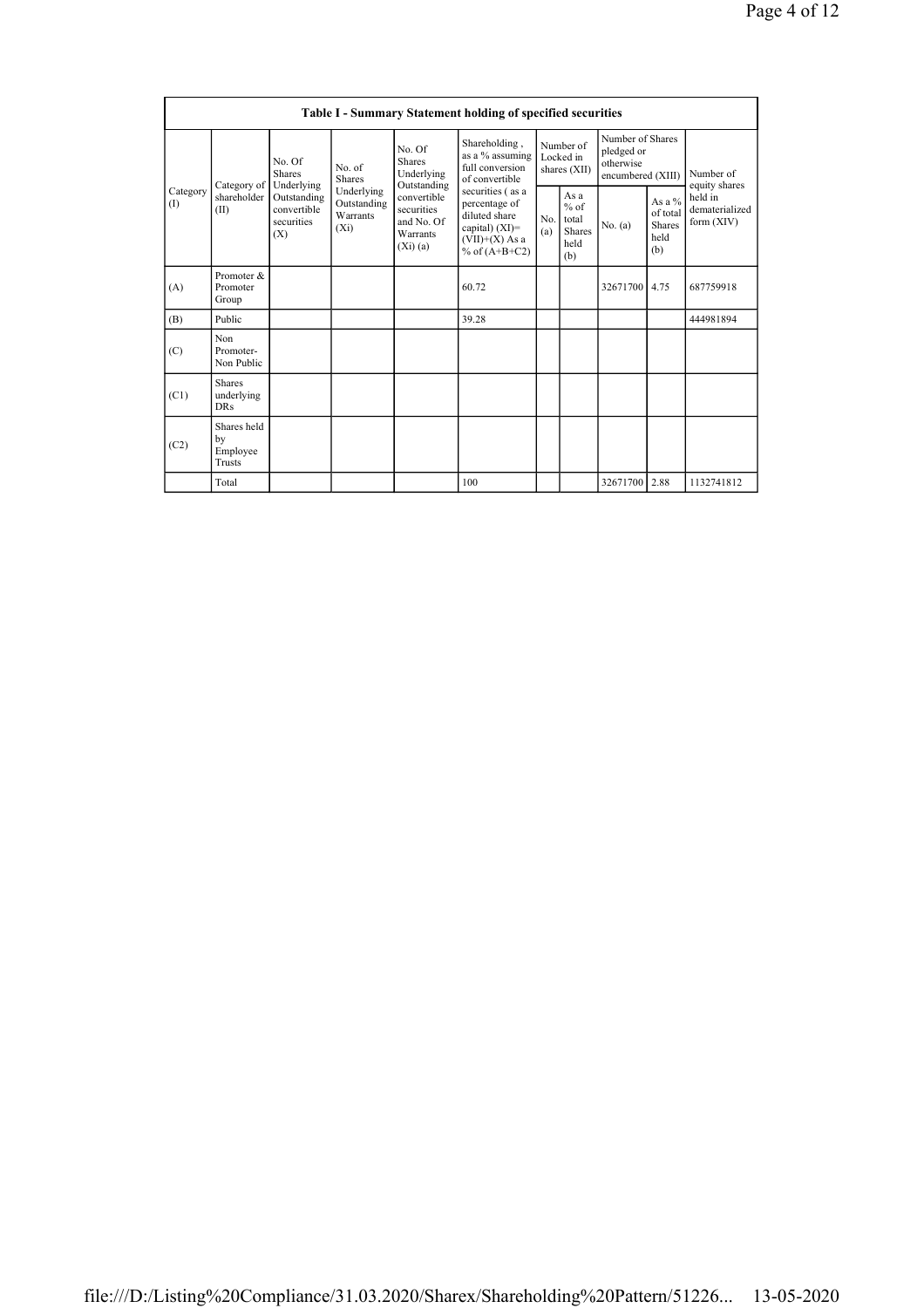| Table II - Statement showing shareholding pattern of the Promoter and Promoter Group           |                                                                                                                     |                                                                                      |                                  |                       |                          |                               |                                                                              |                                                                  |               |            |                                 |  |  |
|------------------------------------------------------------------------------------------------|---------------------------------------------------------------------------------------------------------------------|--------------------------------------------------------------------------------------|----------------------------------|-----------------------|--------------------------|-------------------------------|------------------------------------------------------------------------------|------------------------------------------------------------------|---------------|------------|---------------------------------|--|--|
|                                                                                                |                                                                                                                     |                                                                                      | No. of fully                     | No.<br>Of<br>Partly   | No. Of<br>shares         | Total nos.                    | Shareholding<br>as a % of<br>total no. of<br>shares<br>(calculated<br>as per | Number of Voting Rights held in each<br>class of securities (IX) |               |            |                                 |  |  |
| Sr.                                                                                            | Category &<br>Name of the<br>Shareholders (I)                                                                       | Nos. Of<br>shareholders<br>(III)                                                     | paid up<br>equity<br>shares held | paid-<br>up<br>equity | underlying<br>Depository | shares held<br>$(VII) = (IV)$ |                                                                              | No of Voting (XIV) Rights                                        |               |            | Total<br>as a $%$               |  |  |
|                                                                                                |                                                                                                                     |                                                                                      | (IV)                             | shares<br>held<br>(V) | Receipts<br>(VI)         | $+(V)+(VI)$                   | SCRR,<br>1957) (VIII)<br>As a % of<br>$(A+B+C2)$                             | Class eg: X                                                      | Class<br>eg:y | Total      | of<br>Total<br>Voting<br>rights |  |  |
| А                                                                                              |                                                                                                                     | Table II - Statement showing shareholding pattern of the Promoter and Promoter Group |                                  |                       |                          |                               |                                                                              |                                                                  |               |            |                                 |  |  |
| (1)                                                                                            | Indian                                                                                                              |                                                                                      |                                  |                       |                          |                               |                                                                              |                                                                  |               |            |                                 |  |  |
| (a)                                                                                            | Individuals/Hindu<br>undivided Family                                                                               | 1                                                                                    | 2326166                          |                       |                          | 2326166                       | 0.21                                                                         | 2326166                                                          |               | 2326166    | 0.21                            |  |  |
| (d)                                                                                            | Any Other<br>(specify)                                                                                              | $\overline{c}$                                                                       | 685433752                        |                       |                          | 685433752                     | 60.51                                                                        | 685433752                                                        |               | 685433752  | 60.51                           |  |  |
| Sub-Total<br>(A)(1)                                                                            |                                                                                                                     | 3                                                                                    | 687759918                        |                       |                          | 687759918                     | 60.72                                                                        | 687759918                                                        |               | 687759918  | 60.72                           |  |  |
| (2)                                                                                            | Foreign                                                                                                             |                                                                                      |                                  |                       |                          |                               |                                                                              |                                                                  |               |            |                                 |  |  |
| Total<br>Shareholding<br>of Promoter<br>and<br>Promoter<br>Group $(A)=$<br>$(A)(1)+(A)$<br>(2) |                                                                                                                     | 3                                                                                    | 687759918                        |                       |                          | 687759918                     | 60.72                                                                        | 687759918                                                        |               | 687759918  | 60.72                           |  |  |
| $_{\rm B}$                                                                                     | Table III - Statement showing shareholding pattern of the Public shareholder                                        |                                                                                      |                                  |                       |                          |                               |                                                                              |                                                                  |               |            |                                 |  |  |
| (1)                                                                                            | Institutions                                                                                                        |                                                                                      |                                  |                       |                          |                               |                                                                              |                                                                  |               |            |                                 |  |  |
| (3)                                                                                            | Non-institutions                                                                                                    |                                                                                      |                                  |                       |                          |                               |                                                                              |                                                                  |               |            |                                 |  |  |
| (a(i))                                                                                         | Individuals -<br>i.Individual<br>shareholders<br>holding nominal<br>share capital up<br>to Rs. 2 lakhs.             | 2519                                                                                 | 10598964                         |                       |                          | 10598964                      | 0.94                                                                         | 10598964                                                         |               | 10598964   | 0.94                            |  |  |
| (a(ii))                                                                                        | Individuals - ii.<br>Individual<br>shareholders<br>holding nominal<br>share capital in<br>excess of Rs. 2<br>lakhs. | 25                                                                                   | 35812467                         |                       |                          | 35812467                      | 3.16                                                                         | 35812467                                                         |               | 35812467   | 3.16                            |  |  |
| (b)                                                                                            | NBFCs registered<br>with RBI                                                                                        | $\mathbf{1}$                                                                         | 47125                            |                       |                          | 47125                         | $\boldsymbol{0}$                                                             | 47125                                                            |               | 47125      | $\mathbf{0}$                    |  |  |
| (e)                                                                                            | Any Other<br>(specify)                                                                                              | 252                                                                                  | 398523745                        |                       |                          | 398523745                     | 35.18                                                                        | 398523745                                                        |               | 398523745  | 35.18                           |  |  |
| Sub-Total<br>(B)(3)                                                                            |                                                                                                                     | 2797                                                                                 | 444982301                        |                       |                          | 444982301                     | 39.28                                                                        | 444982301                                                        |               | 444982301  | 39.28                           |  |  |
| <b>Total Public</b><br>Shareholding<br>$(B)=(B)(1)+$<br>$(B)(2)+(B)$<br>(3)                    |                                                                                                                     | 2797                                                                                 | 444982301                        |                       |                          | 444982301                     | 39.28                                                                        | 444982301                                                        |               | 444982301  | 39.28                           |  |  |
| $\mathbf C$                                                                                    | Table IV - Statement showing shareholding pattern of the Non Promoter- Non Public shareholder                       |                                                                                      |                                  |                       |                          |                               |                                                                              |                                                                  |               |            |                                 |  |  |
| Total<br>$(A+B+C2)$                                                                            |                                                                                                                     | 2800                                                                                 | 1132742219                       |                       |                          | 1132742219                    | 100                                                                          | 1132742219                                                       |               | 1132742219 | 100                             |  |  |
| Total<br>$(A+B+C)$                                                                             |                                                                                                                     | 2800                                                                                 | 1132742219                       |                       |                          | 1132742219                    | 100                                                                          | 1132742219                                                       |               | 1132742219 | 100                             |  |  |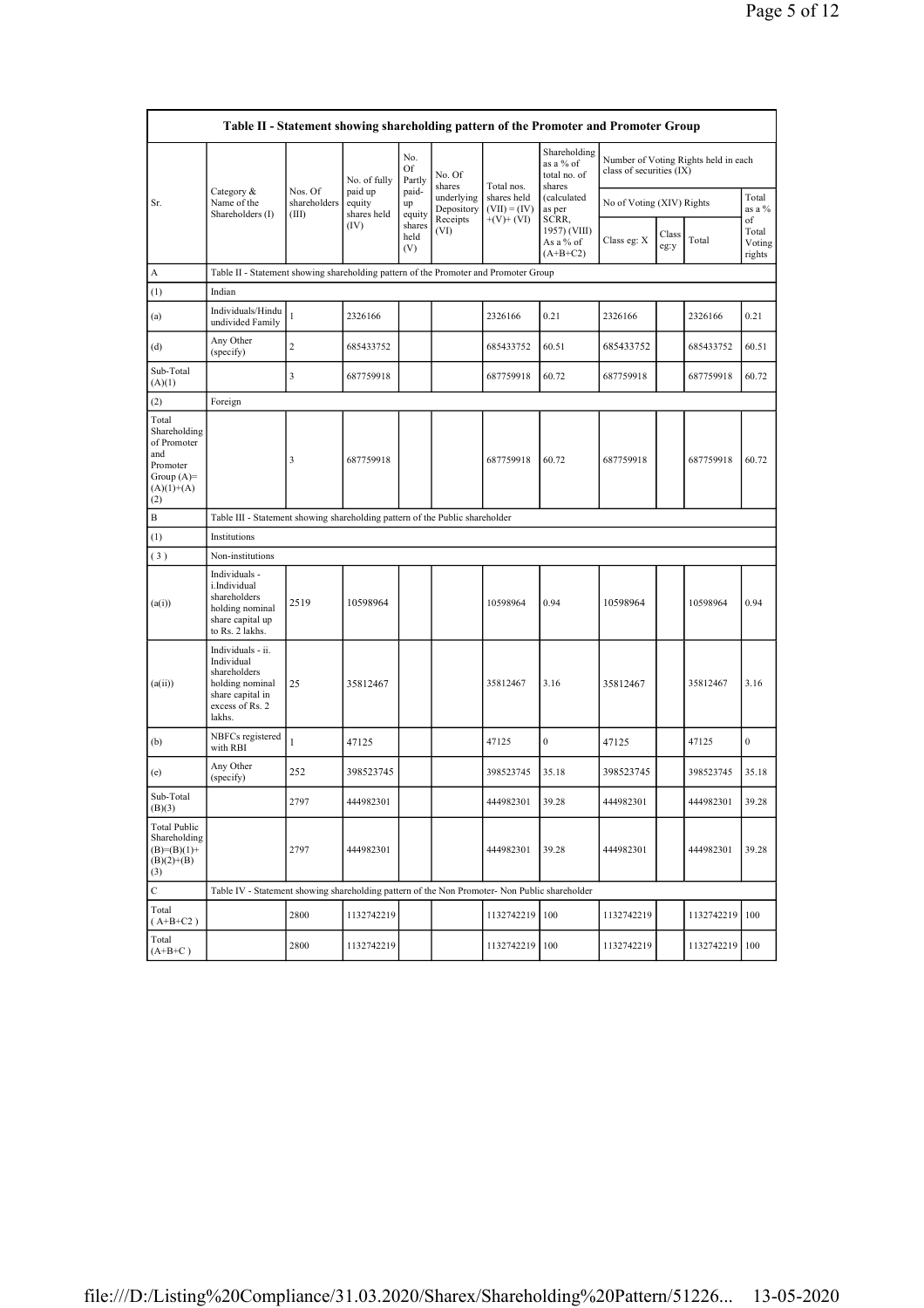|                                                                                        |                                                                                                                                                                                                                                                                                                                                                                                                                  |                    | Table II - Statement showing shareholding pattern of the Promoter and Promoter Group          |                                                      |         |                                                                  |                                           |                            |
|----------------------------------------------------------------------------------------|------------------------------------------------------------------------------------------------------------------------------------------------------------------------------------------------------------------------------------------------------------------------------------------------------------------------------------------------------------------------------------------------------------------|--------------------|-----------------------------------------------------------------------------------------------|------------------------------------------------------|---------|------------------------------------------------------------------|-------------------------------------------|----------------------------|
|                                                                                        | No. Of Shares<br>conversion of<br>No. Of<br>No. of<br>Underlying<br>Outstanding<br><b>Shares</b><br><b>Shares</b><br>convertible<br>Underlying<br>convertible<br>Underlying<br>securities (as a<br>Outstanding<br>Outstanding<br>securities and<br>percentage of<br>convertible<br>Warrants<br>No. Of<br>diluted share<br>securities $(X)$<br>Warrants (Xi)<br>capital) (XI)=<br>$(X_i)$<br>(a)<br>of $(A+B+C2)$ |                    | Shareholding, as a<br>% assuming full                                                         | Number of<br>Locked in<br>shares (XII)               |         | Number of Shares<br>pledged or<br>otherwise<br>encumbered (XIII) |                                           | Number of<br>equity shares |
| Sr.                                                                                    |                                                                                                                                                                                                                                                                                                                                                                                                                  | $(VII)+(X)$ As a % | No.<br>(a)                                                                                    | As a $%$<br>of total<br><b>Shares</b><br>held<br>(b) | No. (a) | As a $%$<br>of total<br>Shares<br>held(b)                        | held in<br>dematerialized<br>form $(XIV)$ |                            |
| A                                                                                      |                                                                                                                                                                                                                                                                                                                                                                                                                  |                    | Table II - Statement showing shareholding pattern of the Promoter and Promoter Group          |                                                      |         |                                                                  |                                           |                            |
| (1)                                                                                    | Indian                                                                                                                                                                                                                                                                                                                                                                                                           |                    |                                                                                               |                                                      |         |                                                                  |                                           |                            |
| (a)                                                                                    |                                                                                                                                                                                                                                                                                                                                                                                                                  |                    | 0.21                                                                                          |                                                      |         | $\overline{0}$                                                   | $\overline{0}$                            | 2326166                    |
| (d)                                                                                    |                                                                                                                                                                                                                                                                                                                                                                                                                  |                    | 60.51                                                                                         |                                                      |         | 32671700                                                         | 4.77                                      | 685433752                  |
| Sub-Total (A)<br>(1)                                                                   |                                                                                                                                                                                                                                                                                                                                                                                                                  |                    | 60.72                                                                                         |                                                      |         | 32671700 4.75                                                    |                                           | 687759918                  |
| (2)                                                                                    | Foreign                                                                                                                                                                                                                                                                                                                                                                                                          |                    |                                                                                               |                                                      |         |                                                                  |                                           |                            |
| Total<br>Shareholding<br>of Promoter<br>and Promoter<br>Group $(A)=A)$<br>$(1)+(A)(2)$ |                                                                                                                                                                                                                                                                                                                                                                                                                  |                    | 60.72                                                                                         |                                                      |         | 32671700 4.75                                                    |                                           | 687759918                  |
| B                                                                                      |                                                                                                                                                                                                                                                                                                                                                                                                                  |                    | Table III - Statement showing shareholding pattern of the Public shareholder                  |                                                      |         |                                                                  |                                           |                            |
| (1)                                                                                    | Institutions                                                                                                                                                                                                                                                                                                                                                                                                     |                    |                                                                                               |                                                      |         |                                                                  |                                           |                            |
| (3)                                                                                    | Non-institutions                                                                                                                                                                                                                                                                                                                                                                                                 |                    |                                                                                               |                                                      |         |                                                                  |                                           |                            |
| (a(i))                                                                                 |                                                                                                                                                                                                                                                                                                                                                                                                                  |                    | 0.94                                                                                          |                                                      |         |                                                                  |                                           | 10598557                   |
| (a(ii))                                                                                |                                                                                                                                                                                                                                                                                                                                                                                                                  |                    | 3.16                                                                                          |                                                      |         |                                                                  |                                           | 35812467                   |
| (b)                                                                                    |                                                                                                                                                                                                                                                                                                                                                                                                                  |                    | $\overline{0}$                                                                                |                                                      |         |                                                                  |                                           | 47125                      |
| (e)                                                                                    |                                                                                                                                                                                                                                                                                                                                                                                                                  |                    | 35.18                                                                                         |                                                      |         |                                                                  |                                           | 398523745                  |
| Sub-Total (B)<br>(3)                                                                   |                                                                                                                                                                                                                                                                                                                                                                                                                  |                    | 39.28                                                                                         |                                                      |         |                                                                  |                                           | 444981894                  |
| <b>Total Public</b><br>Shareholding<br>$(B)=(B)(1)+$<br>$(B)(2)+(B)(3)$                |                                                                                                                                                                                                                                                                                                                                                                                                                  |                    | 39.28                                                                                         |                                                      |         |                                                                  |                                           | 444981894                  |
| $\overline{C}$                                                                         |                                                                                                                                                                                                                                                                                                                                                                                                                  |                    | Table IV - Statement showing shareholding pattern of the Non Promoter- Non Public shareholder |                                                      |         |                                                                  |                                           |                            |
| Total<br>$(A+B+C2)$                                                                    |                                                                                                                                                                                                                                                                                                                                                                                                                  |                    | 100                                                                                           |                                                      |         |                                                                  |                                           | 1132741812                 |
| Total<br>$(A+B+C)$                                                                     |                                                                                                                                                                                                                                                                                                                                                                                                                  |                    | 100                                                                                           |                                                      |         | 32671700                                                         | 2.88                                      | 1132741812                 |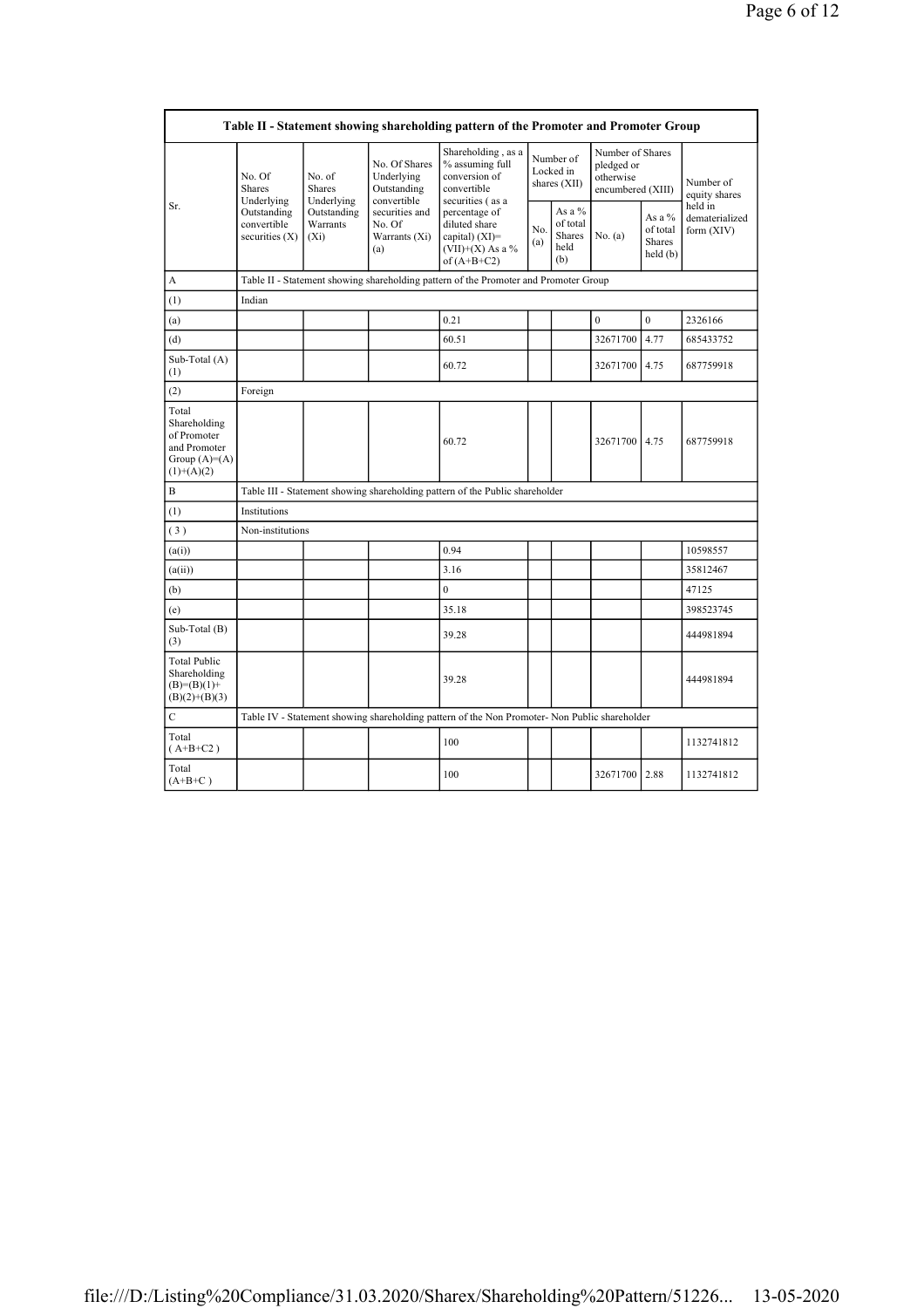| Individuals/Hindu undivided Family                                                                                                                                                        |                                                               |                       |  |  |  |  |  |
|-------------------------------------------------------------------------------------------------------------------------------------------------------------------------------------------|---------------------------------------------------------------|-----------------------|--|--|--|--|--|
| Searial No.                                                                                                                                                                               | $\mathbf{1}$                                                  |                       |  |  |  |  |  |
| Name of the<br>Shareholders (I)                                                                                                                                                           | MAHENDRA NAHATA                                               | Click here to go back |  |  |  |  |  |
| PAN(II)                                                                                                                                                                                   | AAOPN6698M                                                    | Total                 |  |  |  |  |  |
| No. of fully paid<br>up equity shares<br>held (IV)                                                                                                                                        | 2326166                                                       | 2326166               |  |  |  |  |  |
| No. Of Partly paid-<br>up equity shares<br>held (V)                                                                                                                                       |                                                               |                       |  |  |  |  |  |
| No. Of shares<br>underlying<br>Depository<br>Receipts (VI)                                                                                                                                |                                                               |                       |  |  |  |  |  |
| Total nos. shares<br>held $(VII) = (IV) +$<br>$(V)+(VI)$                                                                                                                                  | 2326166                                                       | 2326166               |  |  |  |  |  |
| Shareholding as a<br>% of total no. of<br>shares (calculated<br>as per SCRR,<br>1957) (VIII) As a<br>% of $(A+B+C2)$                                                                      | 0.21                                                          | 0.21                  |  |  |  |  |  |
|                                                                                                                                                                                           | Number of Voting Rights held in each class of securities (IX) |                       |  |  |  |  |  |
| Class eg:X                                                                                                                                                                                | 2326166                                                       | 2326166               |  |  |  |  |  |
| Class eg:y                                                                                                                                                                                |                                                               |                       |  |  |  |  |  |
| Total                                                                                                                                                                                     | 2326166                                                       | 2326166               |  |  |  |  |  |
| Total as a % of<br><b>Total Voting rights</b>                                                                                                                                             | 0.21                                                          | 0.21                  |  |  |  |  |  |
| No. Of Shares<br>Underlying<br>Outstanding<br>convertible<br>securities $(X)$                                                                                                             |                                                               |                       |  |  |  |  |  |
| No. of Shares<br>Underlying<br>Outstanding<br>Warrants (Xi)                                                                                                                               |                                                               |                       |  |  |  |  |  |
| No. Of Shares<br>Underlying<br>Outstanding<br>convertible<br>securities and No.<br>Of Warrants (Xi)<br>(a)                                                                                |                                                               |                       |  |  |  |  |  |
| Shareholding, as a<br>% assuming full<br>conversion of<br>convertible<br>securities (as a<br>percentage of<br>diluted share<br>capital) (XI)= (VII)<br>$+(Xi)(a)$ As a % of<br>$(A+B+C2)$ | 0.21                                                          | 0.21                  |  |  |  |  |  |
| Number of Locked in shares (XII)                                                                                                                                                          |                                                               |                       |  |  |  |  |  |
| No. (a)                                                                                                                                                                                   |                                                               |                       |  |  |  |  |  |
| As a % of total<br>Shares held (b)                                                                                                                                                        |                                                               |                       |  |  |  |  |  |
| Number of Shares pledged or otherwise encumbered (XIII)                                                                                                                                   |                                                               |                       |  |  |  |  |  |
| No. $(a)$                                                                                                                                                                                 | $\boldsymbol{0}$                                              | $\boldsymbol{0}$      |  |  |  |  |  |
| As a % of total<br>Shares held (b)                                                                                                                                                        | $\boldsymbol{0}$                                              | $\boldsymbol{0}$      |  |  |  |  |  |
| Number of equity<br>shares held in<br>dematerialized<br>form (XIV)                                                                                                                        | 2326166                                                       | 2326166               |  |  |  |  |  |
| Reason for not providing PAN                                                                                                                                                              |                                                               |                       |  |  |  |  |  |
| Reason for not<br>providing PAN                                                                                                                                                           |                                                               |                       |  |  |  |  |  |
| Shareholder type                                                                                                                                                                          | Promoter                                                      |                       |  |  |  |  |  |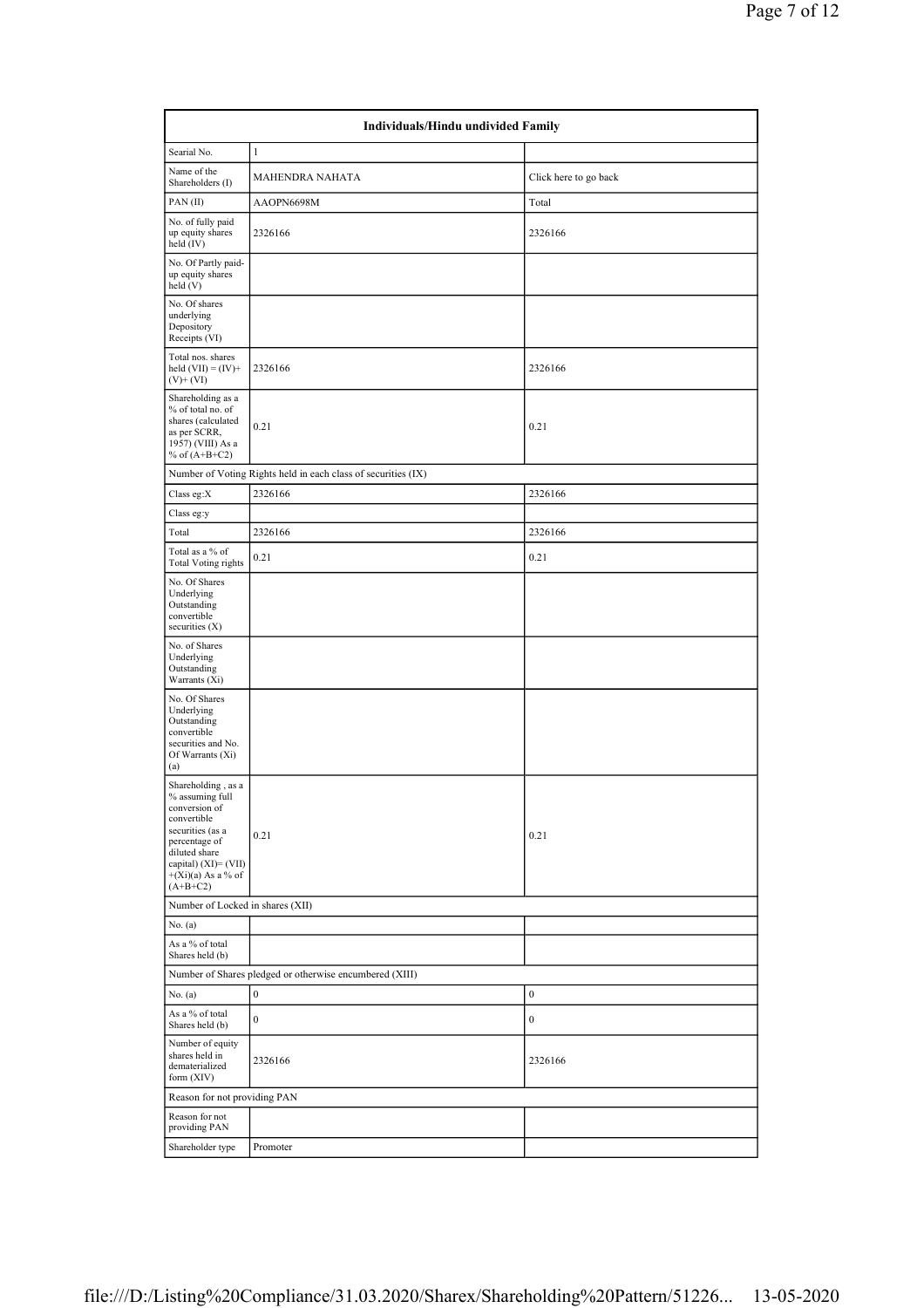| Any Other (specify)                                                                                                                                                                      |                                                               |                             |                       |  |  |  |
|------------------------------------------------------------------------------------------------------------------------------------------------------------------------------------------|---------------------------------------------------------------|-----------------------------|-----------------------|--|--|--|
| Searial No.                                                                                                                                                                              | 1                                                             | $\overline{c}$              |                       |  |  |  |
| Category                                                                                                                                                                                 | <b>Bodies Corporate</b>                                       | <b>Bodies Corporate</b>     | Click here to go back |  |  |  |
| Name of the<br>Shareholders (I)                                                                                                                                                          | NEXTWAVE COMMUNICATIONS PRIVATE LIM                           | MN VENTURES PRIVATE LIMITED |                       |  |  |  |
| PAN $(II)$                                                                                                                                                                               | AACCD7696J                                                    | AACCI2827E                  | Total                 |  |  |  |
| No. of the<br>Shareholders (I)                                                                                                                                                           | 1                                                             | $\mathbf{1}$                | $\sqrt{2}$            |  |  |  |
| No. of fully paid<br>up equity shares<br>held $(IV)$                                                                                                                                     | 40794146                                                      | 644639606                   | 685433752             |  |  |  |
| No. Of Partly paid-<br>up equity shares<br>held(V)                                                                                                                                       |                                                               |                             |                       |  |  |  |
| No. Of shares<br>underlying<br>Depository<br>Receipts (VI)                                                                                                                               |                                                               |                             |                       |  |  |  |
| Total nos. shares<br>held $(VII) = (IV) +$<br>$(V)+(VI)$                                                                                                                                 | 40794146                                                      | 644639606                   | 685433752             |  |  |  |
| Shareholding as a<br>% of total no. of<br>shares (calculated<br>as per SCRR,<br>1957) (VIII) As a<br>% of $(A+B+C2)$                                                                     | 3.6                                                           | 56.91                       | 60.51                 |  |  |  |
|                                                                                                                                                                                          | Number of Voting Rights held in each class of securities (IX) |                             |                       |  |  |  |
| Class eg: X                                                                                                                                                                              | 40794146                                                      | 644639606                   | 685433752             |  |  |  |
| Class eg:y                                                                                                                                                                               |                                                               |                             |                       |  |  |  |
| Total                                                                                                                                                                                    | 40794146                                                      | 644639606                   | 685433752             |  |  |  |
| Total as a % of<br><b>Total Voting rights</b>                                                                                                                                            | 3.6                                                           | 56.91                       | 60.51                 |  |  |  |
| No. Of Shares<br>Underlying<br>Outstanding<br>convertible<br>securities $(X)$                                                                                                            |                                                               |                             |                       |  |  |  |
| No. of Shares<br>Underlying<br>Outstanding<br>Warrants (Xi)                                                                                                                              |                                                               |                             |                       |  |  |  |
| No. Of Shares<br>Underlying<br>Outstanding<br>convertible<br>securities and No.<br>Of Warrants (Xi)<br>(a)                                                                               |                                                               |                             |                       |  |  |  |
| Shareholding, as a<br>% assuming full<br>conversion of<br>convertible<br>securities (as a<br>percentage of<br>diluted share<br>capital) $(XI) = (VII)$<br>$+(X)$ As a % of<br>$(A+B+C2)$ | 3.6                                                           | 56.91                       | 60.51                 |  |  |  |
| Number of Locked in shares (XII)                                                                                                                                                         |                                                               |                             |                       |  |  |  |
| No. (a)                                                                                                                                                                                  |                                                               |                             |                       |  |  |  |
| As a % of total<br>Shares held (b)                                                                                                                                                       |                                                               |                             |                       |  |  |  |
|                                                                                                                                                                                          | Number of Shares pledged or otherwise encumbered (XIII)       |                             |                       |  |  |  |
| No. (a)<br>As a % of total                                                                                                                                                               | $\boldsymbol{0}$<br>$\overline{0}$                            | 32671700<br>5.07            | 32671700<br>4.77      |  |  |  |
| Shares held (b)<br>Number of equity<br>shares held in<br>dematerialized<br>form $(XIV)$                                                                                                  | 40794146                                                      | 644639606                   | 685433752             |  |  |  |
| Reason for not providing PAN                                                                                                                                                             |                                                               |                             |                       |  |  |  |
| Reason for not<br>providing PAN                                                                                                                                                          |                                                               |                             |                       |  |  |  |
| Shareholder type                                                                                                                                                                         | Promoter Group                                                | Promoter Group              |                       |  |  |  |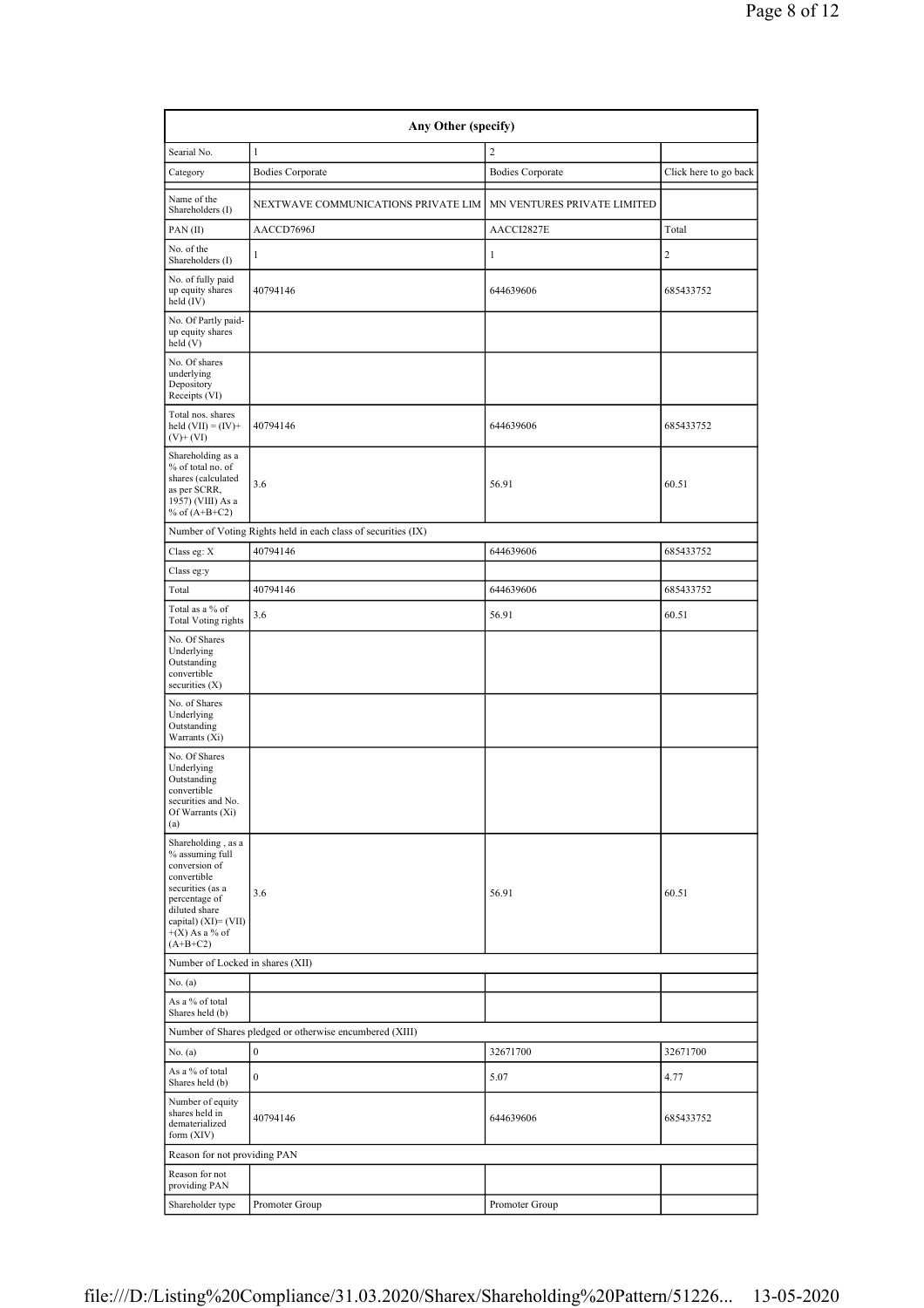| Any Other (specify)                                                                                                                                                                      |                                     |                |                                                                |                                              |                     |                                                                    |                                              |
|------------------------------------------------------------------------------------------------------------------------------------------------------------------------------------------|-------------------------------------|----------------|----------------------------------------------------------------|----------------------------------------------|---------------------|--------------------------------------------------------------------|----------------------------------------------|
| Searial No.                                                                                                                                                                              | 1                                   | $\overline{c}$ | 3                                                              | $\overline{\mathbf{4}}$                      | 5                   | 6                                                                  | 7                                            |
| Category                                                                                                                                                                                 | Non-<br>Resident<br>Indian<br>(NRI) | <b>HUF</b>     | <b>Bodies Corporate</b>                                        | <b>Clearing Members</b>                      | Clearing<br>Members | <b>Bodies Corporate</b>                                            | <b>Bodies Corporate</b>                      |
| Category / More<br>than 1 percentage                                                                                                                                                     | Category                            | Category       | More than 1<br>percentage of<br>shareholding                   | More than 1<br>percentage of<br>shareholding | Category            | More than 1<br>percentage of<br>shareholding                       | More than 1<br>percentage of<br>shareholding |
| Name of the<br>Shareholders (I)                                                                                                                                                          |                                     |                | <b>HASTIN</b><br>MARKETING<br><b>PRIVATE</b><br><b>LIMITED</b> | GRD<br><b>SECURITIES</b><br>LTD.             |                     | <b>TEESTA</b><br><b>RETAIL</b><br><b>PRIVATE</b><br><b>LIMITED</b> | V AND A<br><b>VENTURES LLP</b>               |
| PAN(II)                                                                                                                                                                                  |                                     |                | AABCH5715P                                                     | AABCG7534M                                   |                     | AACCT8123E                                                         | AADCV9379B                                   |
| No. of the<br>Shareholders (I)                                                                                                                                                           | 25                                  | 145            | 1                                                              | 1                                            | 15                  | $\mathbf{1}$                                                       | 1                                            |
| No. of fully paid<br>up equity shares<br>held (IV)                                                                                                                                       | 313450                              | 1892838        | 22387000                                                       | 25930273                                     | 25999249            | 52500000                                                           | 263568184                                    |
| No. Of Partly paid-<br>up equity shares<br>held (V)                                                                                                                                      |                                     |                |                                                                |                                              |                     |                                                                    |                                              |
| No. Of shares<br>underlying<br>Depository<br>Receipts (VI)                                                                                                                               |                                     |                |                                                                |                                              |                     |                                                                    |                                              |
| Total nos. shares<br>held $(VII) = (IV) +$<br>$(V)$ + $(VI)$                                                                                                                             | 313450                              | 1892838        | 22387000                                                       | 25930273                                     | 25999249            | 52500000                                                           | 263568184                                    |
| Shareholding as a<br>% of total no. of<br>shares (calculated<br>as per SCRR,<br>1957) (VIII) As a<br>% of $(A+B+C2)$                                                                     | 0.03                                | 0.17           | 1.98                                                           | 2.29                                         | 2.3                 | 4.63                                                               | 23.27                                        |
| Number of Voting Rights held in each class of securities (IX)                                                                                                                            |                                     |                |                                                                |                                              |                     |                                                                    |                                              |
| Class eg: X                                                                                                                                                                              | 313450                              | 1892838        | 22387000                                                       | 25930273                                     | 25999249            | 52500000                                                           | 263568184                                    |
| Class eg:y                                                                                                                                                                               |                                     |                |                                                                |                                              |                     |                                                                    |                                              |
| Total                                                                                                                                                                                    | 313450                              | 1892838        | 22387000                                                       | 25930273                                     | 25999249            | 52500000                                                           | 263568184                                    |
| Total as a % of<br><b>Total Voting rights</b><br>No. Of Shares                                                                                                                           | 0.03                                | 0.17           | 1.98                                                           | 2.29                                         | 2.3                 | 4.63                                                               | 23.27                                        |
| Underlying<br>Outstanding<br>convertible<br>securities $(X)$                                                                                                                             |                                     |                |                                                                |                                              |                     |                                                                    |                                              |
| No. of Shares<br>Underlying<br>Outstanding<br>Warrants (Xi)                                                                                                                              |                                     |                |                                                                |                                              |                     |                                                                    |                                              |
| No. Of Shares<br>Underlying<br>Outstanding<br>convertible<br>securities and No.<br>Of Warrants (Xi)<br>(a)                                                                               |                                     |                |                                                                |                                              |                     |                                                                    |                                              |
| Shareholding, as a<br>% assuming full<br>conversion of<br>convertible<br>securities (as a<br>percentage of<br>diluted share<br>capital) $(XI) = (VII)$<br>$+(X)$ As a % of<br>$(A+B+C2)$ | 0.03                                | 0.17           | 1.98                                                           | 2.29                                         | 2.3                 | 4.63                                                               | 23.27                                        |
| Number of Locked in shares (XII)                                                                                                                                                         |                                     |                |                                                                |                                              |                     |                                                                    |                                              |
| No. (a)                                                                                                                                                                                  |                                     |                |                                                                |                                              |                     |                                                                    |                                              |
| As a % of total<br>Shares held (b)                                                                                                                                                       |                                     |                |                                                                |                                              |                     |                                                                    |                                              |
| Number of equity<br>shares held in<br>dematerialized<br>form $(XIV)$                                                                                                                     | 313450                              | 1892838        | 22387000                                                       | 25930273                                     | 25999249            | 52500000                                                           | 263568184                                    |
| Reason for not providing PAN                                                                                                                                                             |                                     |                |                                                                |                                              |                     |                                                                    |                                              |
| Reason for not<br>providing PAN                                                                                                                                                          |                                     |                |                                                                |                                              |                     |                                                                    |                                              |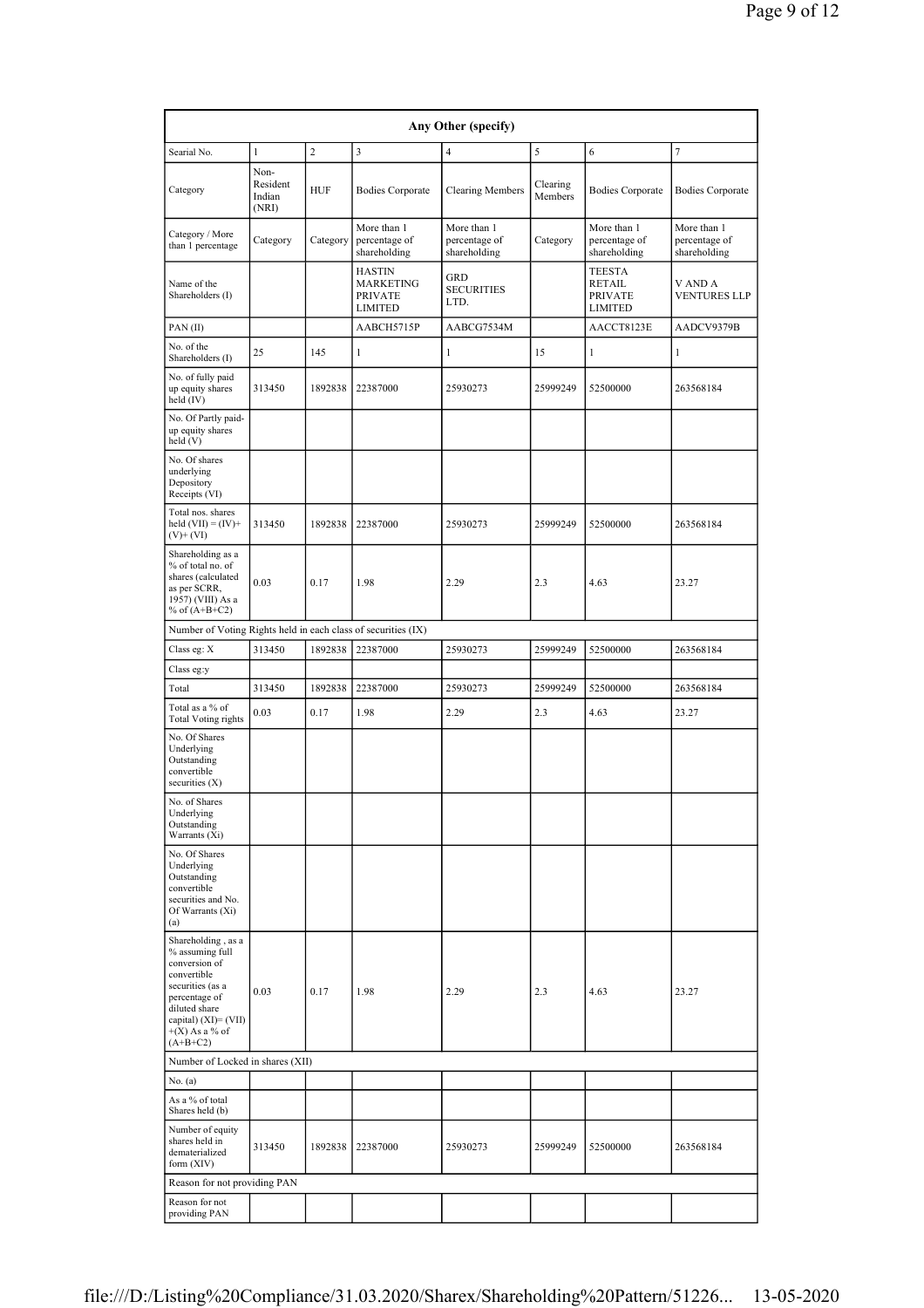Page 10 of 12